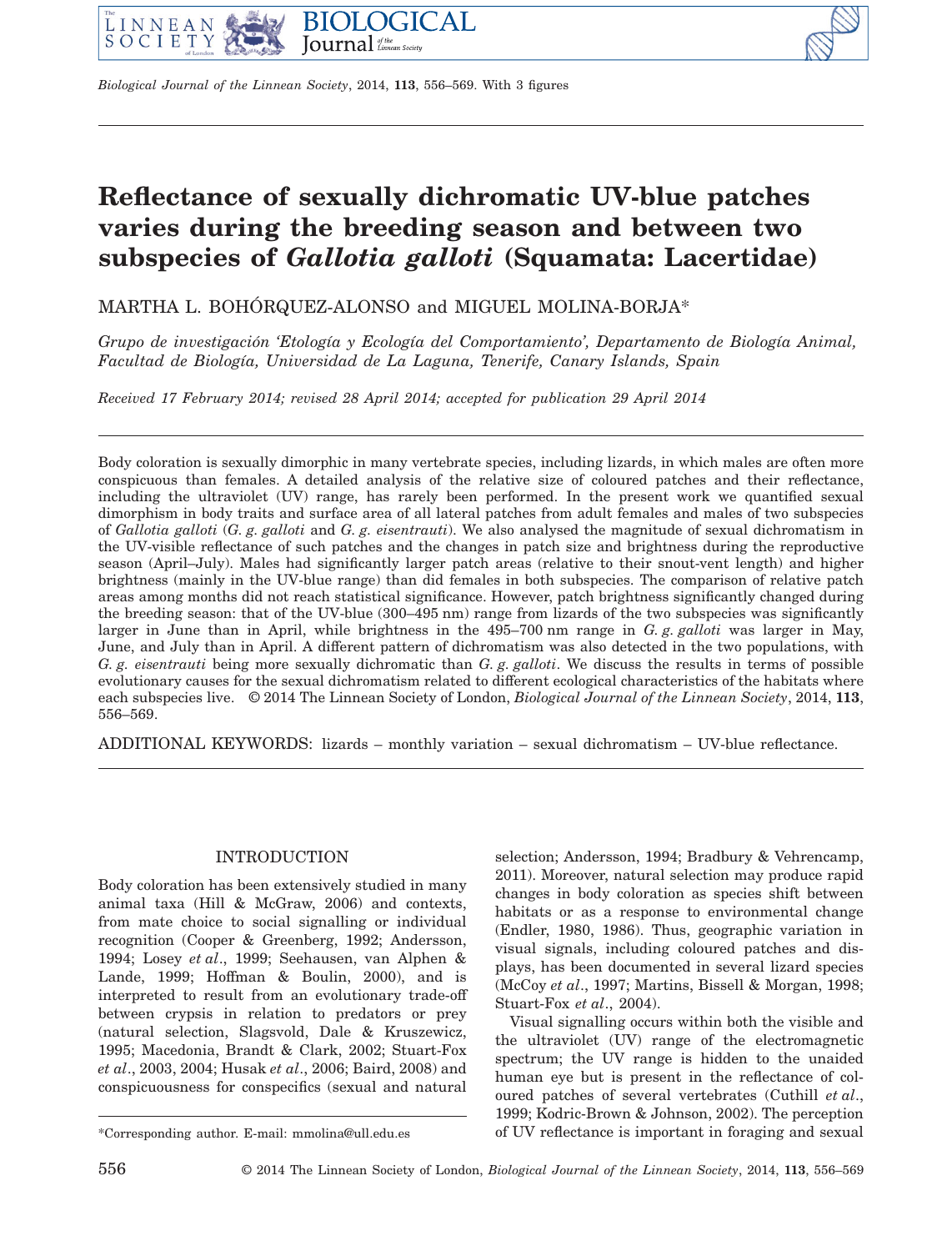signalling, and the UV component in body-coloured patches is related to the condition or status of the bearer (birds, Sheldon *et al*., 1999; fish, Macías-García & Burt de Perera, 2002; Siebeck, 2004). The contribution of patch UV reflectance to vertebrate sexual dichromatism has not received much attention, although differences between the sexes have been described for different bird and lizard species (Hunt *et al*., 1998; Eaton & Lanyon, 2003; Mays *et al*., 2004; Font, Pérez i de Lanuza & Sampedro, 2009; Martin *et al*., 2013).

Coloured patches are common in many lizard species and occur on the throat, belly, lateral aspect of the head or body trunk, and the tail of iguanids, agamids, crotaphytids, varanids, or lacertids (Cooper & Greenberg, 1992). The patches are differently developed in both sexes, with those of males usually being larger (and/or brighter) than those of females (Olsson, 1994b; Stuart-Fox & Ord, 2004; Font *et al*., 2009). Lizard species also display elaborate UV reflectance patterns (Fleishman, Loew & Leal, 1993; LeBas & Marshall, 2000; Thorpe & Richard, 2001; Macedonia *et al*., 2002; Macedonia, Echternacht & Walguarnery, 2003; Molina-Borja, Font & Mesa-Avila, 2006). Sexual dichromatism has been documented in brightness of the visible and UV ranges in several species (McCoy *et al*., 1997; Macedonia *et al*., 2002, 2004; Molina-Borja *et al*., 2006; Pérez i de Lanuza & Font, 2007; Font *et al*., 2009). However, there is very little published information about the relative size of coloured areas of males and females (see Jordan *et al*., 2008; Font *et al*., 2009) or the seasonal changes in these signals (Garcia, Rohr & Dyer, 2013). A change through time in the size and/or reflectance of badges could signal changing motivational state and/or condition of the individuals and therefore have an influence during intra- and/or intersexual interactions along the breeding cycle.

*Gallotia galloti* is an endemic, sexually dichromatic, canarian lizard species with four subspecies: three in Tenerife Island (*G. g. galloti*, *G. g. eisentrauti*, and *G. g. insulanagae*) and one (*G. g. palmae*) in La Palma Island. The two main subspecies from Tenerife (*Ggg* and *Gge*) differ phenotypically, mainly in body size and coloration of adult males: *Gge* is larger [the mean snout-to-vent length (SVL) is around 115 mm] and has dorsal rows of small yellow to green spots and conspicuous blue cheek patches on both sides of the gular area, whereas *Ggg* is smaller (mean SVL is around 107 mm) and lacks dorsal rows and the cheek patches (see Molina-Borja, Padrón-Fumero & Alfonso-Martín, 1997 and Molina-Borja *et al*., 2006 for more details). Dark- to light-blue lateral patches are present in males and females of all subspecies. Lateral patches of males are generally more numerous, larger, and have higher brightness in the UV range than those of females, and are larger in *Ggg* than in *Gge* (Molina-Borja *et al*., 1997, 2006). There is considerable geographic colour variation in the species throughout the island, mainly in the size and distribution of the blue patches, which has been linked to different latitudinal biotopes (Thorpe & Brown, 1989). Males patrol their home area during the breeding season and when two males meet they exhibit agonistic displays, fights, and/or chases (Molina-Borja, 1985). Male patch colour in both subspecies may function for intraspecific communication (Thorpe & Brown, 1989; Molina-Borja, Padrón-Fumero & Alfonso-Martín, 1998); during agonistic displays, males lower their gular area and compress the body laterally, which makes the rows of latero-dorsal and latero-ventral blue patches more visible (Molina-Borja, 1981, 1985, 1987).

The two subspecies from Tenerife Island also differ in the type of habitat they inhabit: more cloudy and covered by vegetation in the north (*Gge*), and more sunny and xeric in the centre and south of the island (*Ggg*). The varying coloration pattern could reflect different evolutionary selection patterns in each subspecies (Thorpe & Brown, 1989; Endler, 1991, 1992; Baird, Fox & McCoy, 1997; Macedonia *et al*., 2003).

Our field observations suggest that the lateral patches of males of the two subspecies become more colourful during the breeding season and also that cheek marks of *Gge* males are only evident at that time. Therefore, we investigated whether there would be a temporary change in the size of the blue patches and/or their brightness during the breeding season.

In the current work we quantified the following features in a population of each subspecies: (1) sexual dimorphism in body, head, and limb traits; (2) sexual dichromatism [measured as: (a) the relative size of lateral (dorso and ventral) patch surface areas; and (b) brightness of UV-blue (300–495 nm) and the rest of the range (495–700 nm) from these patches]; and (3) the monthly variation in the last two variables (points a and b within point 2) through breeding time.

## MATERIALS AND METHODS

## LIZARD SAMPLING AND MAINTENANCE

Adult lizards of both sexes were collected in two natural habitats in Tenerife: (1) at El Pris (northeast of the island, *Gge*) with *Euphorbia canariensis*, *Euphorbia regis-jubae*, *Opuntia dilenii*, and *Rubia fruticosa* as the main plants; and (2) in Malpaís de Güimar (in the southeast, *Ggg*), a protected natural space with lava fields and dispersed xeric plants such as *E. canariensis*, *Plocama pendula*, *Periploca laevigata*, and *Euphorbia balsamifera*.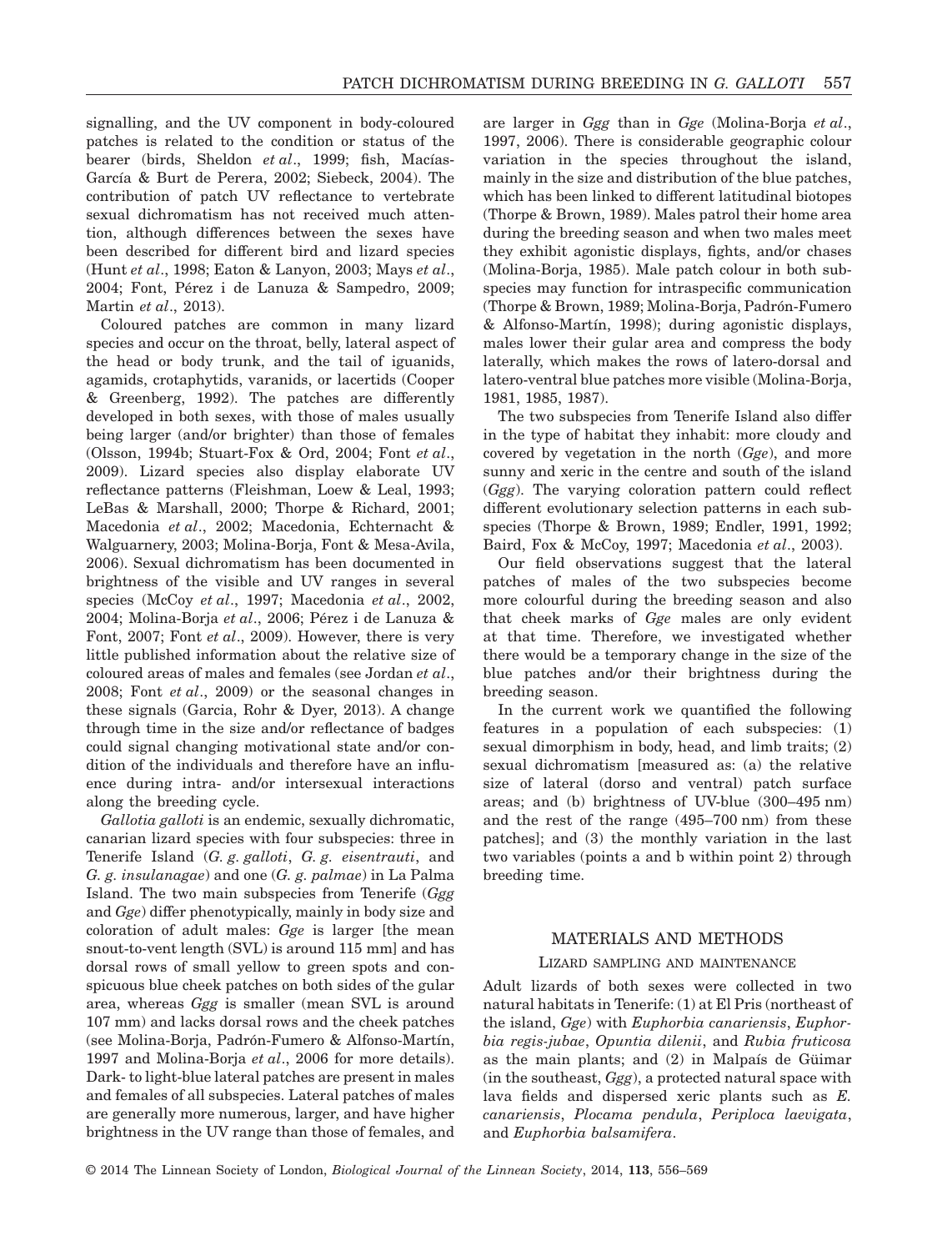In all cases, lizards were captured using tomatobaited traps and were transported to the laboratory at the Universidad de La Laguna. During their short stay there (a maximum of 3 days), they were housed singly in terraria placed inside rooms with controlled temperature  $(28 \text{ °C})$  and a light-dark cycle  $(13 \text{ h}$ -11 h). Light was provided by fluorescent tubes with daylight spectrum including UV (Reptistar, F18W 6500K; Sylvania, Erlangen, Germany). Air humidity inside the rooms was around 60%. Each terrarium was provided with artificial grass substratum and a tile as shelter. Food was supplied every 2 days and consisted of pieces of tomato and banana, and *Tenebrio* larvae. Water was continuously available.

Lizards were sampled during April, May, June, and July of 2008. A total of 52 males and 31 females were captured for *Ggg* and 50 males and 37 females for *Gge*. In order to avoid lizard resampling, they were marked by toe clipping (the more distal phalange of one toe in two feet, at most, of each individual) and can traps were placed at different sites each time. Although toe-clipping has been shown to affect clinging capacity in some arboreal lizards (Bloch & Irschick, 2005), running speed of terrestrial lizards is not affected (Borges-Landáez & Shine, 2003). Our own experience shows that lizards first caught do have some missing toes, even in areas not previously sampled (by us or other research teams); moreover, lizards we toe-clipped have been recaptured even 1 or 2 years later.

## MEASUREMENT OF LATERAL-COLOURED PATCHES AND BIOMETRIC PARAMETERS

On the day of capture we took a digital photograph from each lizard body side by gently placing it against a transparent plastic sheet provided with an attached millimetre scale. The photographs were transferred to computer files and analysed using UTHSCSA Image Tool v 2.0 program to calculate area measurements (in mm2 ) of all latero-dorsal and latero-ventral UV-blue patches from both body sides. Biometric parameters were also taken, including: SVL, body mass (BM), pileus width (PW), head depth (HD), and fore- and hindlimb length (FLL and HLL, respectively), defined elsewhere (Molina-Borja *et al*., 1997). As PW and HD were positively and highly correlated, for the analysis of sexual dimorphism we generated a new variable for head size as the square root of PW × HD.

In addition, as the morphometric variables were all positively correlated, for further analyses we obtained a multivariate index of size for each sex of both populations as the first principal component (PC1) resulting from a Principal Component Analysis (PCA; non-rotated solution based on correlation matrix) applied to their corresponding standardized values.

Percentages of total variance accounted for in PC1 were 78.3% and 70.0%, respectively for males and females of *Ggg*, and 80.1% and 73.6% for those of *Gge*.

#### SPECTROPHOTOMETRIC ANALYSES

We obtained reflectance spectra using an Ocean Optics USB2000 (Duiven, The Netherlands) portable diode-array spectrometer optimized for ultraviolet detection and a PX-2 Xenon strobe light source. Spectra were recorded in 0.37-nm steps from 200 to 850 nm and expressed as per cent of light reflected relative to a Spectralon white diffuse reflectance standard. We took measurements using a fibreoptic probe held at a 90° angle to, and 5 mm from, the lizard's skin, resulting in a reading spot of approximately 2 mm in diameter. A dark current and white standard reference spectrum were taken every 10 min or so during measurements of lizard colour patches.

Spectra were obtained from latero-dorsal and latero-ventral patches of a sample of males and females from each population and also from the cheek patches of *Gge* males (very few males of *Ggg* showed a measurable cheek mark). For each coloured patch the spectrometer averaged 20 spectra that were graphed using OOIBase32 software from Ocean Optics. Integration time was set at 55 ms using datasmoothing level 10. All measurements were taken in the same darkened room to minimize interference from external light sources. Analyses were confined to the 300–700 nm range, considering separately the UV-blue (300–495 nm) and the rest of the range (495– 700 nm, see below). As spectra for both latero-dorsal and latero-ventral patches of both body sides had similar shapes, and also considering conspicuousness and likely communicative importance, we concentrated our analyses on the first rostral most right lateral patch and the right male cheek patch. Large patch size (7–8 mm) only occurred in few male specimens and as the optic probe reading spot was 2 mm, we only took one measurement from each patch centre. Background body coloration has been measured, in past research, for several lizards and over several months, and we did not find a significant change in brightness among months in the three spectral ranges (Kruskal–Wallis test, *Z* = −0.219, −0.218, −0.41, *N* = 10, *P* > 0.05 in all cases).

To analyse monthly variation in sexual dichromatism, patch areas and reflectances were obtained from different adult males and females of both populations captured in each of the four months of the study (the breeding season: April–July). As no lizard was recaptured in successive months, we could not compare the coloration of the same lizard at different time points during the breeding season.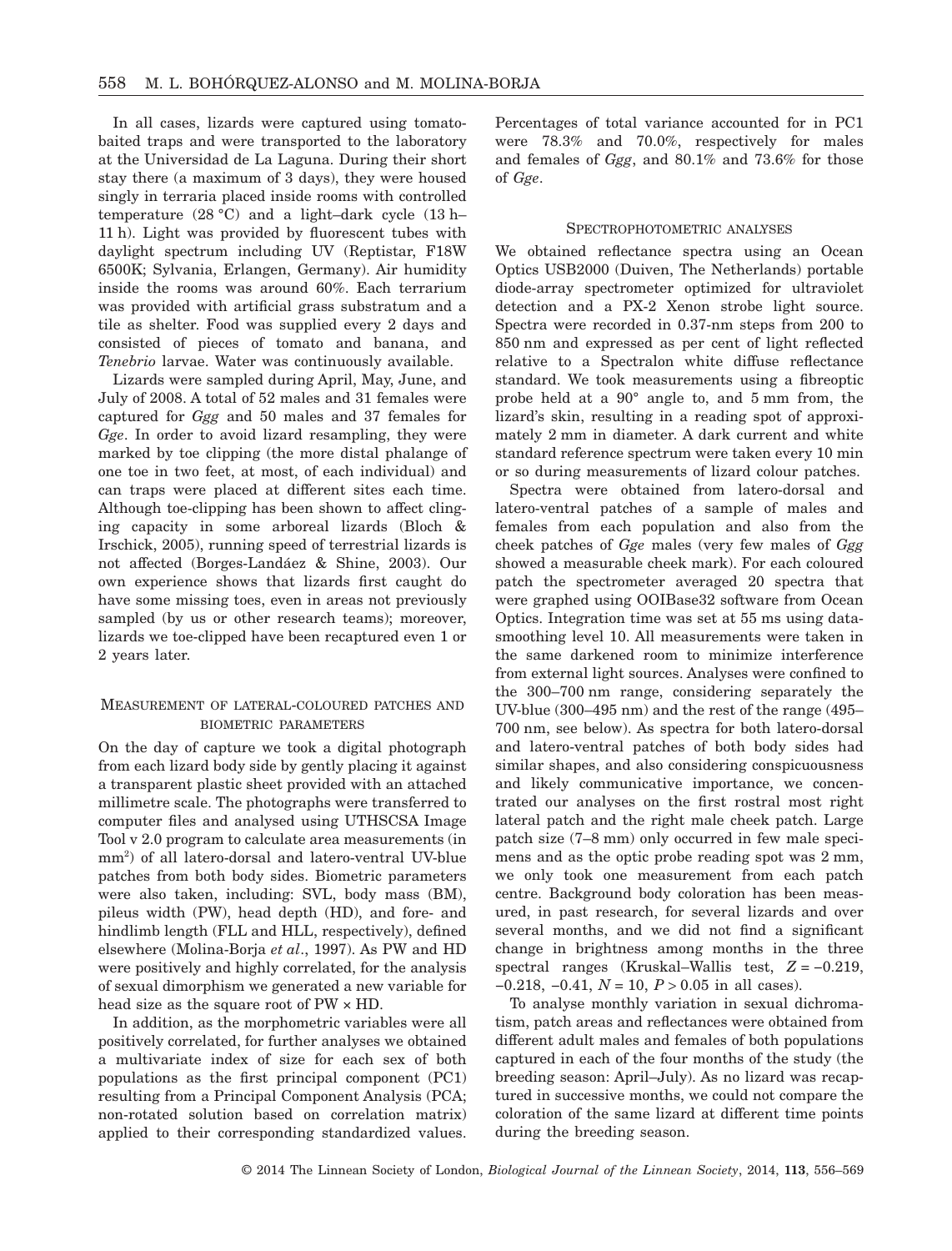For each selected colour patch, we calculated objective indexes of the main dimensions of colour following procedures used previously in studies of avian and lizard coloration (Andersson, Örnborg & Andersson, 1998; Cuthill *et al*., 1999; Örnborg *et al*., *2*002; Perrier *et al*., 2002; Johnsen *et al*., *2*003). Brightness (luminance or total intensity of the light spectrum) was calculated separately for the UV-blue and for the rest of the visible range by summing the per cent reflectance across the 300–495 nm range of wavelengths  $(R_{300-495})$  and the 495–700 nm range  $(R_{495-700})$ , respectively. Hue (spectral location) was estimated by  $\lambda$ (*R*max), the wavelength of maximal reflectance. Relative UV-blue reflectance or UV-blue chroma (the spectral purity or saturation of UV-blue colours) was calculated using the formula  $R_{300-495}/R_{300-700}$ , where  $R_{300-700}$  is the sum of the per cent reflectance in the 300–700 nm spectral range.

After completion of the measurements, all lizards were released unharmed at their original capture sites. During their stay in captivity the animals were cared for in accordance with guidelines published by Animal Behaviour (ASAB/ABS, 2012: 83, 301–309); the research received official approval from the Ethics and Animal Welfare Committee of the University of La Laguna (reference CEIBA2011-0020). To capture the animals we had previously obtained official permission from the Cabildo of Tenerife.

#### DATA AND STATISTICAL ANALYSES

Data were introduced into computer files and analysed using several tests from the SPSS 19.0 statistical package. Variables were standardized and tested first for normality and homoscedasticity requirements and then appropriate tests were used.

## SEXUAL DIMORPHISM IN BODY SIZE AND OTHER BIOMETRIC TRAITS

Sexual size dimorphism (SSD) was calculated for each population, using the Lovich & Gibbons (1992) formula, as: [(mean male size/mean female size) – 1].

Some analyses have provided evidence that commonly used size-adjusting methods for amongpopulation studies of morphological variation are not statistically adequate (McCoy *et al*., 2006). Thus, analysis of covariance (ANCOVA) is based on the assumption of small variance in the covariate (body size), and residual analysis assumes that scaling relationships are equal among the groups (populations or sexes). Moreover, use of the first principal component (PC1) of pooled data to be regressed against each trait also assumes similar scaling relationships among groups. As there were large variances in body size, and the scaling relationships between head or body traits and SVL were different for both populations and sexes of the present study (data not shown), we did not use residual values or principal component values from pooled population data for our analyses.

Instead, as males and females of the two populations of *G. galloti* differed significantly in SVL, we used relative trait sizes (in relation to SVL, arcsine square-root transformed), after first testing that these data were not skewed or strongly non-normal. For between-sex and between-population comparisons, we used multivariate analysis of variance (MANOVA), with population and sex as fixed factors.

## SEXUAL DICHROMATISM IN PATCH AREA AND REFLECTANCE

Relationship of total patch area or reflectance parameters with the multivariate size index (PC1) for each sex and population was analysed using nonparametric correlations (Spearman's rho) as a result of some variables not fulfilling normality and homoscedasticity requirements. In order to compare sexes and populations, for every male and female we calculated a relative measurement of their patch area as the square root of the total coloured area (latero-dorsal and latero-ventral blue patches) divided by SVL. We also calculated relative patch size as the sum of all patch lengths (measured at their largest width, in a rostral to caudal direction) divided by SVL. The comparison (two-factor ANOVA) of relativized patch lengths for a data subset of the two lizard populations did not show different results (population effect:  $F_{1,24} = 10.08$ ,  $P = 0.004$ ; month effect:  $F_{3,24} = 1.56$ ,  $P = 0.224$ ; interaction effect:  $F_{3,24} = 0.087, P = 0.967$  from those found when using relativized patch areas (see the Results). Therefore, we decided to use this last relativized measurement for statistical calculations on the whole data set. These data were standardized by arcsine square root and application of two-way ANOVA (sex and population as factors). Monthly changes of relative patch areas within each population were analysed using two-way ANOVA with month and sex as fixed factors. The significance level was set at alpha = 0.05 and Bonferroni correction was applied to correct for the probability of an increase of Type I errors when applying multiple tests to the same data.

For reflectance data, we first calculated correlations (Spearman's rho) among the raw figures of the variables (Table S1); afterwards they were standardized [ $log_{10}$  for  $R_{300-495}$ ,  $R_{495-700}$  and λ ( $R_{\text{max}}$ ), and arc sin square root for UV-blue chroma] and MANOVA was applied to compare between-sex and among-month variation (post-hoc analyses with Bonferroni test) in each population. As cheek patch data for males of both subspecies did not fit normality and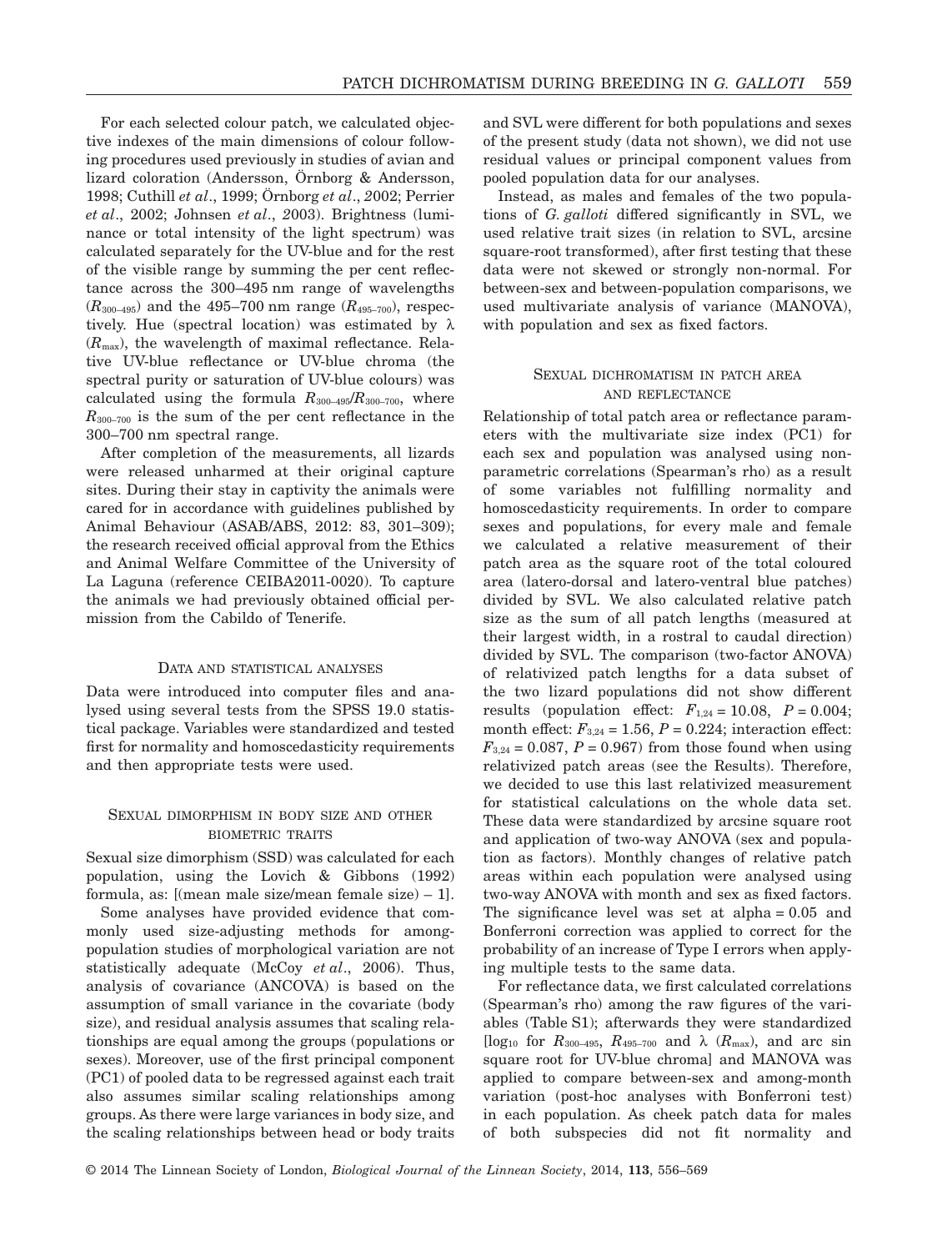homoscedasticity requirements, monthly variation was analysed using the non-parametric Kruskal– Wallis test. The significance level for rejection of the null hypothesis was set at 0.05. Data reliability estimations, obtained by repeating reflectance measurements twice in a subset of individuals, gave a value of  $r = 0.81$  (repeatability ANOVA,  $F = 10.04$ ,  $P = 0.0001$ ; Lessells & Boag, 1987).

#### RESULTS

#### SEXUAL DIMORPHISM IN BODY SIZE AND OTHER BIOMETRIC TRAITS

Means (± standard error), minimum and maximum values, and sample size for each biometric trait, including patch area of each sex from each population, are shown in Table S2. Sexual side dimorphism, as measured using Lovich & Gibbons's index, was 0.279 and 0.228, respectively, for *Gge* and *Ggg*.

The ANOVA results showed a significant difference in SVL, both between sexes (male SVL was larger than female SVL,  $F_{1,158} = 283.06$ ,  $P < 0.0001$ ) and between populations (individuals of *Gge* had larger SVL than did those of *Ggg*, *F*1,158 = 20.46, *P* < 0.001), but no significant interaction effect  $(F_{1,158} = 0.174,$  $P = 0.67$ ). MANOVA for the other biometric variables showed significant differences between sexes  $(F_{4,149} =$ 34.56,  $P < 0.001$ ) and between populations ( $F_{4,149} =$ 28.85,  $P < 0.001$ ), and a significant effect of the interaction  $(F_{4,149} = 5.32, P < 0.001)$ . Univariate tests showed that these differences were mainly caused by males having relative head sizes and patch areas significantly larger than those of females, and individuals of *Ggg* having relatively larger traits than those of *Gge*. The interaction between population and sex was significant only for the relative FLL (Table 1).

## RELATIONSHIP OF PATCH AREA AND REFLECTANCE TO BODY SIZE

There was no significant relationship between body size or BM of males or females and the number of lateral coloured patches (Spearman's rho, *P* > 0.05 in all cases).

In general, the multivariate size index was correlated positively and significantly with patch surface area in both sexes of the two populations (Table 2 and Fig. S1a,b). However, it was not significantly correlated with any reflectance parameter, except for a positive correlation with brightness of the 495– 700 nm range in *Ggg* female patches (Table 2).

The area of the first latero-dorsal patch and its reflectance parameters were not significantly correlated (Spearman's rho, *P* > 0.05 in all cases) in any sex of both populations.

|  | <b>Table 1.</b> Univariate comparisons (within MANOVA) of |  |  |
|--|-----------------------------------------------------------|--|--|
|  | male and female biometric traits from both populations    |  |  |

| Factor       | Dependent<br>variable | d.f. | $\boldsymbol{F}$ | $\boldsymbol{P}$ |
|--------------|-----------------------|------|------------------|------------------|
| Population   | HW HD SVL             | 1.   | 10.26            | $0.002*$         |
|              | FLL SVL               | 1    | 14.22            | $< 0.001*$       |
|              | <b>HLL SVL</b>        | 1    | 6.69             | $0.011*$         |
|              | TPA SVL               | 1    | 67.50            | $< 0.001*$       |
| Sex          | HW HD SVL             | 1    | 85.96            | $< 0.001*$       |
|              | FLL SVL               | 1    | 2.65             | 0.105            |
|              | <b>HLL SVL</b>        | 1    | 1.37             | 0.244            |
|              | TPA SVL               | 1    | 51.06            | $< 0.001*$       |
| Population × | HW HD SVL             | 1    | 0.46             | 0.499            |
| sex          | FLL SVL               | 1    | 15.44            | $< 0.001*$       |
|              | <b>HLL SVL</b>        | 1    | 0.34             | 0.559            |
|              | TPA SVL               | 1    | 3.36             | 0.068            |
| Error        |                       | 152  |                  |                  |

d.f., degrees of freedom; HW\_HD\_SVL, FLL\_SVL, HLL SVL, and TPA SVL: relative sizes of head, forelimbs, hindlimbs, and total patch area, respectively.

\*Significant differences after Bonferroni correction  $(alpha = 0.0164).$ 

## SEXUAL DICHROMATISM IN PATCH AREA AND MONTHLY VARIATION

Two-way ANOVA confirmed that males had relatively larger patch areas than females  $(F_{1,66} = 22.62)$ , *P* < 0.001 for *Ggg*, and *F*1,76 = 21.30, *P* < 0.0001 for *Gge*; Fig. 1). Although relative patch areas were somewhat larger during May or June than in the other months, ANOVA did not detect significant differences in any population ( $F_{3,66} = 0.396$ ,  $P = 0.75$ , for *Ggg* and  $F_{3,76} = 1.47$ ,  $P = 0.23$ , for *Gge*). There was no significant effect of the interaction between sex and month  $(F_{3,66} = 0.165, P = 0.92 \text{ and } F_{3,76} = 0.387, P = 0.76,$ respectively for *Ggg* and *Gge*).

#### SEXUAL DICHROMATISM IN PATCH REFLECTANCE AND MONTHLY VARIATION

Patch reflectance varied both between sexes and among months (see Fig. 2). Reflectance spectra from both sexes of the two populations had higher values in the UV-blue range (300–495 nm) and decreasing values within the rest of the range (495–700 nm). Mean peak wavelength was between 360 and 380 nm in all cases (Table S3).

MANOVA applied to *Ggg* data showed significant differences among monthly samples for some reflectance parameters (Wilks' lambda test,  $F_{12,175} = 3.05$ ,  $P = 0.001$ , and between sexes ( $F_{4,66} = 3.0$ ,  $P = 0.024$ ) and a significant effect of the interaction between the two factors  $(F_{12,175} = 1.92, P = 0.034)$ . Further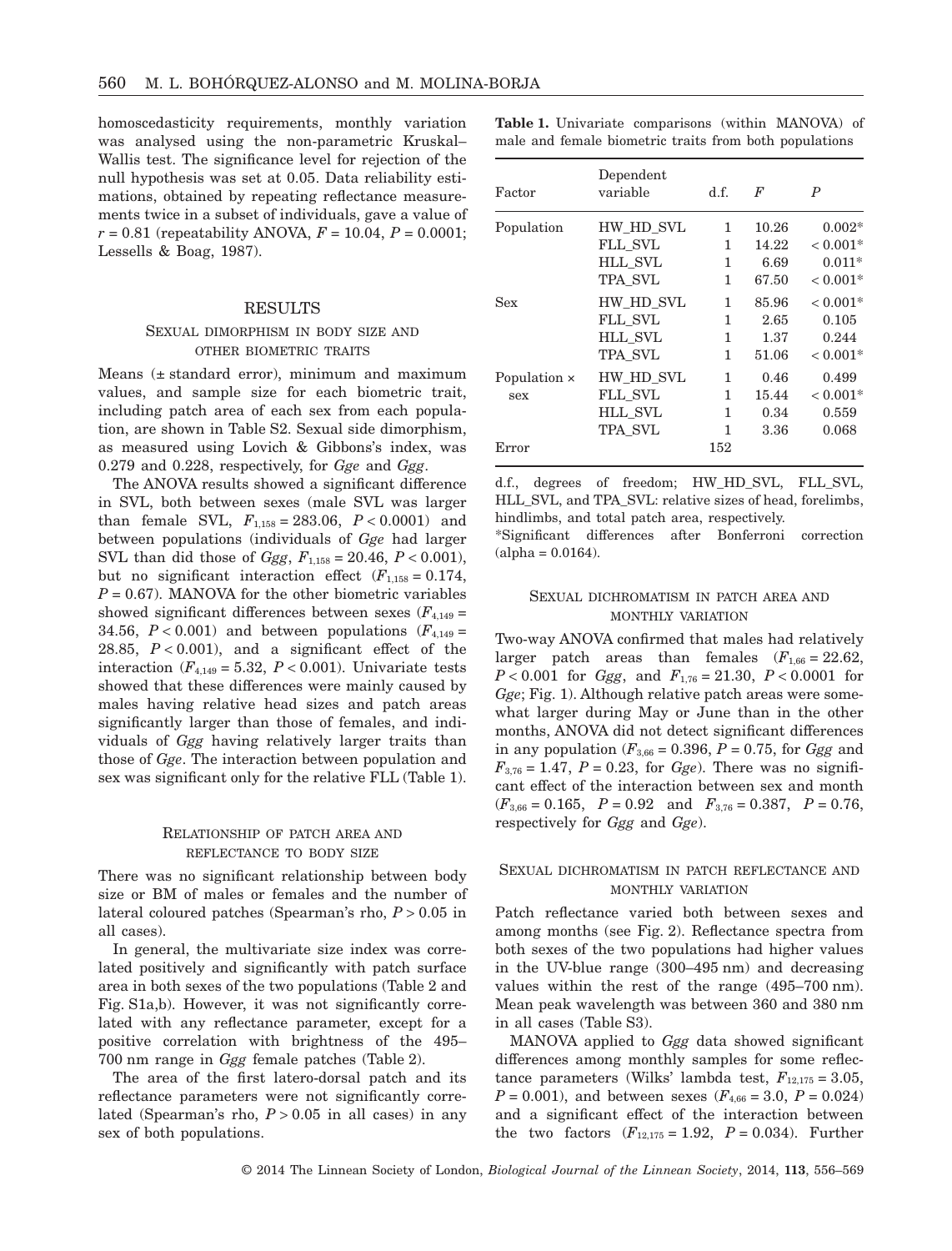|                  | Ggg      |                  |        |                | Gge              |                  |                  |          |            |                |          |                  |
|------------------|----------|------------------|--------|----------------|------------------|------------------|------------------|----------|------------|----------------|----------|------------------|
|                  | Males    |                  |        | Females        |                  | Males            |                  | Females  |            |                |          |                  |
|                  | r        | $\boldsymbol{P}$ | $_{N}$ | $\overline{r}$ | $\boldsymbol{P}$ | $\boldsymbol{N}$ | $\boldsymbol{r}$ | P        | $_{\it N}$ | $\overline{r}$ | P        | $\boldsymbol{N}$ |
| Total patch area | $0.445*$ | $0.001*$         | 48     | 0.323          | 0.142            | 22               | $0.534*$         | $0.001*$ | 36         | $0.605*$       | $0.001*$ | 27               |
| Peak wavelength  | 0.153    | 0.316            | 42     | $-0.103$       | 0.683            | 22               | $-0.087$         | 0.602    | 36         | 0.050          | 0.797    | 27               |
| $R_{300-495}$    | $-0.002$ | 0.992            | 43     | 0.364          | 0.137            | 22               | $-0.127$         | 0.446    | 36         | 0.251          | 0.207    | 27               |
| $R_{495-700}$    | 0.122    | 0.420            | 43     | $0.519*$       | $0.007*$         | $22*$            | $-0.040$         | 0.812    | 36         | $-0.018$       | 0.928    | 27               |

**Table 2.** Correlations [Spearman's rho (*r*), *P* and *N*] between multivariate index of size and patch area and reflectance parameters in both sexes of the populations studied

\*Significant correlations.



**Figure 1.** Mean total patch area (relativized to SVL) of all males and females sampled in the two subspecies.

univariate analyses showed that these effects were mainly a result of the peak wavelength being significantly higher in males than in females (Fig. 3A) while no significant effect of sex was detected for UV-blue or 495–700 nm ranges, or for UV-blue chroma (Table 3A). Moreover, post-hoc comparisons showed that: (1) UV-blue brightness was significantly greater in June than in April (Fig. 3B and Table S4), whereas brightness in the 495–700 nm range was significantly greater in May, June, and July with respect to April (Table S4); and (2) there was no significant difference in UV-blue chroma or peak wavelength between months (Table S4). The interaction between sex and month only had a significant effect in the brightness of the 495–700 nm range (Table 3A).

The same analysis for *Gge* data showed a significant effect of sex and month on the dependent variables  $(F_{4,59} = 13.05, P < 0.001$  and  $F_{12,156} = 4.05$ , *P* < 0.001, respectively) but no significant effect of the interaction  $(F_{8,118} = 1.10, P = 0.36)$ . These effects were because: (1) males had significantly higher peak wavelengths (Fig. 3A), UV-blue chroma, and brightness in the  $R_{300-495}$  range than did females, but no significant difference in brightness in the  $R_{495-700}$ range; and  $(2)$  brightness of UV-blue and  $R_{495-700}$ ranges, and UV-blue chroma were significantly different between months (Table 3B); the interaction of sex and month had no significant effect on any of the variables. Post-hoc tests also showed that brightness of UV-blue and  $R_{495-700}$  ranges were significantly greater in June than in April (Fig. 3B, Table S4) and UV-blue chroma was significantly higher in June than in May and April (Table S4).

#### BETWEEN-POPULATION COMPARISON OF REFLECTANCE PARAMETERS

MANOVA of reflectance parameters within each sex, with population and sampling month as factors, showed that *Gge* males had a significantly higher peak wavelength than did those of  $Ggg$  ( $F_{1,82} = 6.07$ ,  $P = 0.016$ ) and month had a significant effect on all parameters  $(F_{12,209} = 3.56, P < 0.001)$ . The same type of analysis showed that females of *Ggg* had UV-blue chroma higher than that of *Gge*  $(F_{1,65} = 6.93, P =$ 0.011), and a significant effect of month on brightness of UV-blue and  $495-700$  nm ranges  $(F_{12,164} = 3.78)$ ,  $P < 0.001$ ).

### REFLECTANCE AND MONTHLY VARIATION IN CHEEK PATCH

Cheek patches of *Gge* males showed significantly larger brightness of UV-blue and R495–700 nm ranges in May and June than in April or July (Table S5, chisquare and Kruskal–Wallis tests = 9.27 and 15.03,  $P = 0.02$  and 0.002, respectively), no significant difference in UV-blue chroma ( $\chi^2 = 4.08$ ,  $P = 0.25$ ), and peak wavelengths higher in May and July than in April or June ( $\chi^2$  = 14.56, *P* = 0.002); after Bonferroni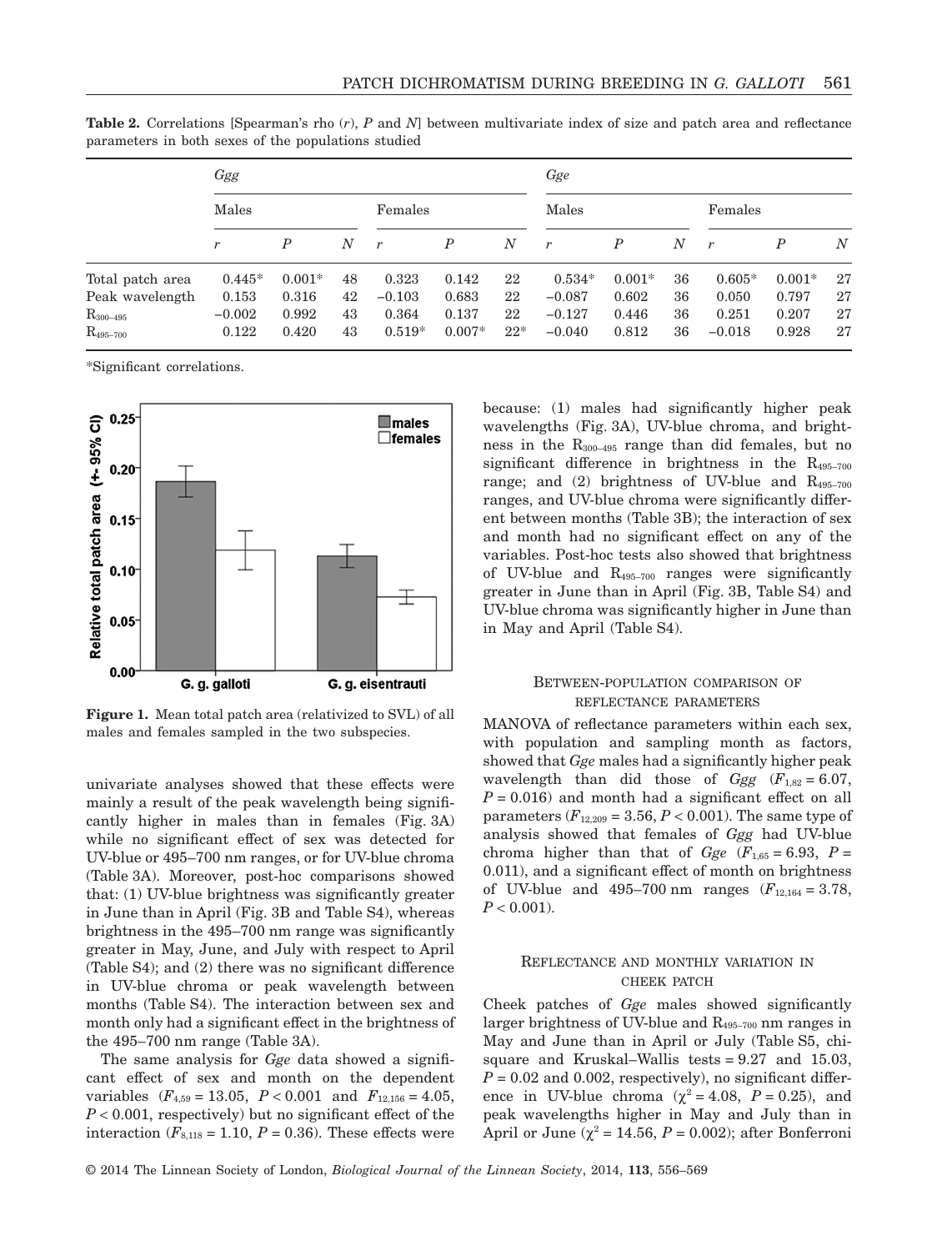

**Figure 2.** Reflectance spectra (mean  $\pm 1$  SE) of the first lateral patch of males and females of both subspecies in the 4-month sample period.

correction  $(P = 0.012)$ , brightness in the R<sub>495–700</sub> nm range and peak wavelength remained significant. In those *Ggg* males that had a cheek mark, values of the variables were also larger in May and June, but statistical comparisons did not reach significance  $(\chi^2 = 6.25, 4.17, 3.53, \text{ and } 2.8, \text{ respectively for } R_{300-495},$  $R_{495-700}$ , UV-blue chroma and peak wavelength;  $P > 0.05$  in all cases).

## DISCUSSION

#### SEXUAL DIFFERENCES

Both populations of *G. galloti* showed a clear sexual size dimorphism, with males having significantly higher values of SVL and size-adjusted biometric traits than females. This pattern, similar to that of many other lizard species (see revision of Cox, Butler & John-Alder, 2007), could result from evolutionary factors, such as intense male–male competition in habitats with scarce resources (Stamps, Losos & Andrews, 1997), sexual selection pressures (Butler, Schoener & Losos, 2000), or the presence of other sympatric lizard species (Butler, Sawyer & Losos, 2007; Poe, Goheen & Hulebak, 2007). Males of both subspecies had larger heads than did females, as in other lizard species (Hews, 1996; Thompson & Withers, 2005; Kaliontzopoulou, Carretero & Llorente, 2007); head size in *G. galloti* is related to biting force (Herrel *et al*., 1999) and probably results from intrasexual selection (Molina-Borja *et al*., 1998; Huyghe *et al*., 2005). Individuals of *Ggg* had relatively larger heads and HLLs than those of *Gge*; FLLs were significantly larger in females of *Ggg* than in those of *Gge*. Longer hindlimbs in open than in closed habitats also occur in other lizard species (Losos *et al*., 2000; Melville & Swain, 2000; Kohlsdorf, Garland & Navas, 2001; Schulte *et al*., 2004; Molina-Borja *et al*., 2010). In general, size-adjusted traits of *Ggg* (the smaller subspecies) are larger than those of *Gge* (the larger subspecies). That their habitats differ markedly suggests that ecological factors may have driven the morphological divergence between them (see below).

Differential growth (Cox & John-Alder, 2007), mortality rates, and food-resource use also affect body size differences between sexes and among populations (Cox *et al*., 2003, 2007; Kaliontzopoulou, Carretero & Llorente, 2010). Male and female growth trajectories are different in the larger species *Gallotia simonyi* (Rodríguez-Domínguez *et al*., 1998) and this is also probably the case in *G. galloti* (Castanet & Báez, 1988). Local ecological factors may also affect SSD as *Gge* live in areas more densely covered by plants than *Ggg*. In *Gallotia caesaris*, the magnitude of SSD had an inverse relationship with vegetation cover of several populations (Molina-Borja *et al*., 2010), and predator pressure could also have contributed to population differences in body size (Vervust, Grbac & Van Damme, 2007; see below).

Sexual dimorphism was also shown in coloured patches of both subspecies, with males having significantly larger relative areas than females (Fig. 1 and Table S2). *Gallotia galloti* males have more coloured lateral patches than do females (Molina-Borja *et al*., 1997), but this is the first time that sexual dimorphism in patch area has been quantified. Between-sex differences were recently reported in ventral patches of *Sceloporus occidentalis* (Shedd, 2009) and lateral spots of *Lacerta lepida* (Font *et al*., 2009), and betweenpopulation differences were reported in the chin patch area of *Microlophus* (Jordan *et al*., 2008). Sexual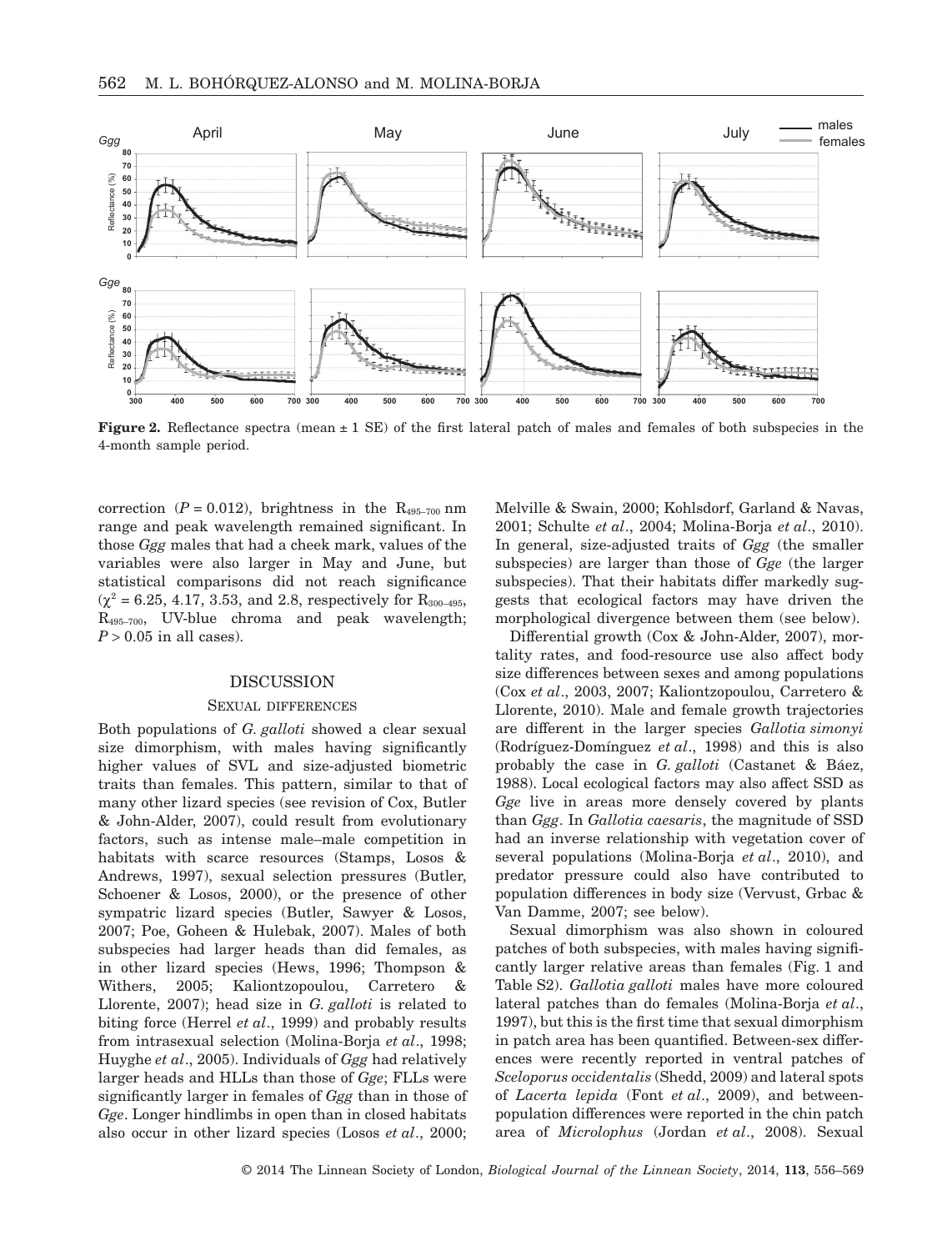

**Figure 3.** Mean UV peak wavelengths for each sex and subspecies (A) and mean monthly ultraviolet-blue reflectance of the first lateral patch (B).

dimorphism in conspicuously coloured patches may contribute, together with body size or colour, to sex recognition (Bauwens *et al*., 1987; Galán, 2000). Chromatic patches may function as status-signalling badges of aggressiveness, fighting ability, or dominance in males (Olsson, 1994a; Anderholm *et al*., 2004; Whiting *et al*., 2006), and in mate choice (Hamilton & Sullivan, 2005; Bajer *et al*., 2010). The ultimate causes for intersex colour differentiation are differing selection pressures within intra- and intersexual selection, and their interaction with natural selection processes (Cooper & Greenberg, 1992; Baird *et al*., 1997; Chen *et al*., 2012). As lateral coloration is more probably implicated in intraspecific communication than in antipredator tactics (Stuart-Fox & Ord, 2004), larger lateral UV-blue patches in males than in females of *G. galloti* would reflect an important role in intra- or intersexual selection.

**Table 3.** Results from univariate tests (within MANOVA) comparing reflectance variables of the lateral patches of *G. g. galloti* (A) and *Gge* (B) between sexes and months

| (A)          |                       |      |        |                  |
|--------------|-----------------------|------|--------|------------------|
| Factor       | Dependent<br>variable | d.f. | F      | $\boldsymbol{P}$ |
| Sex          | $R_{300-495}$         | 1    | 0.379  | 0.540            |
|              | $R_{495-700}$         | 1    | 0.118  | 0.732            |
|              | UV-blue chroma        | 1    | 0.000  | 0.992            |
|              | UV peak               | 1    | 8.956  | 0.004            |
| Month        | $R_{300-495}$         | 3    | 7.117  | $< 0.001*$       |
|              | $R_{495-700}$         | 3    | 11.642 | $< 0.001*$       |
|              | UV-blue chroma        | 3    | 1.908  | 0.136            |
|              | UV peak               | 3    | 0.738  | 0.533            |
| $Sex \times$ | $R_{300-495}$         | 3    | 3.580  | 0.018            |
| month        | $R_{495-700}$         | $3*$ | 3.969* | $0.011*$         |
|              | UV-blue chroma        | 3    | 1.948  | 0.130            |
|              | UV peak               | 3    | 2.148  | 0.102            |
| Error        |                       | 71   |        |                  |
| (B)          |                       |      |        |                  |
|              | Dependent             |      |        |                  |
| Factor       | variable              | d.f. | F      | $\boldsymbol{P}$ |
| Sex          | $R_{300-495}$         | 1    | 7.156  | $0.009*$         |
|              | $R_{495-700}$         | 1    | 0.002  | 0.962            |
|              | UV-blue chroma        | 1    | 18.594 | $< 0.001*$       |
|              | UV peak               | 1    | 15.865 | $< 0.001*$       |
| Month        | $R_{300-495}$         | 3    | 10.138 | $< 0.001*$       |
|              | $R_{495-700}$         | 3    | 7.219  | $< 0.001*$       |
|              | UV-blue chroma        | 3    | 6.562  | $0.001*$         |
|              | UV peak               | 3    | 0.968  | 0.413            |
| $Sex \times$ | $R_{300-495}$         | 3    | 0.243  | 0.866            |
| month        | $R_{495-700}$         | 3    | 1.410  | 0.247            |
|              | UV-blue chroma        | 3    | 2.989  | 0.037            |
|              | UV peak               | 3    | 0.477  | 0.699            |
| Error        |                       | 76   |        |                  |

d.f., degrees of freedom.

\*Significant differences after Bonferroni correction  $(alpha = 0.016).$ 

We also detected that males had patches with significantly higher intensity – brightness – than did females, but the difference was more clearly marked in *Gge* than in *Ggg* (statistical comparison did not reach significance for this last subspecies). Although we showed, in other populations of both subspecies, a significant male to female difference in patch reflectance (Molina-Borja *et al*., 2006), in that case individuals were all captured in the same month. The lessmarked sexual dichromatism in patch reflectance for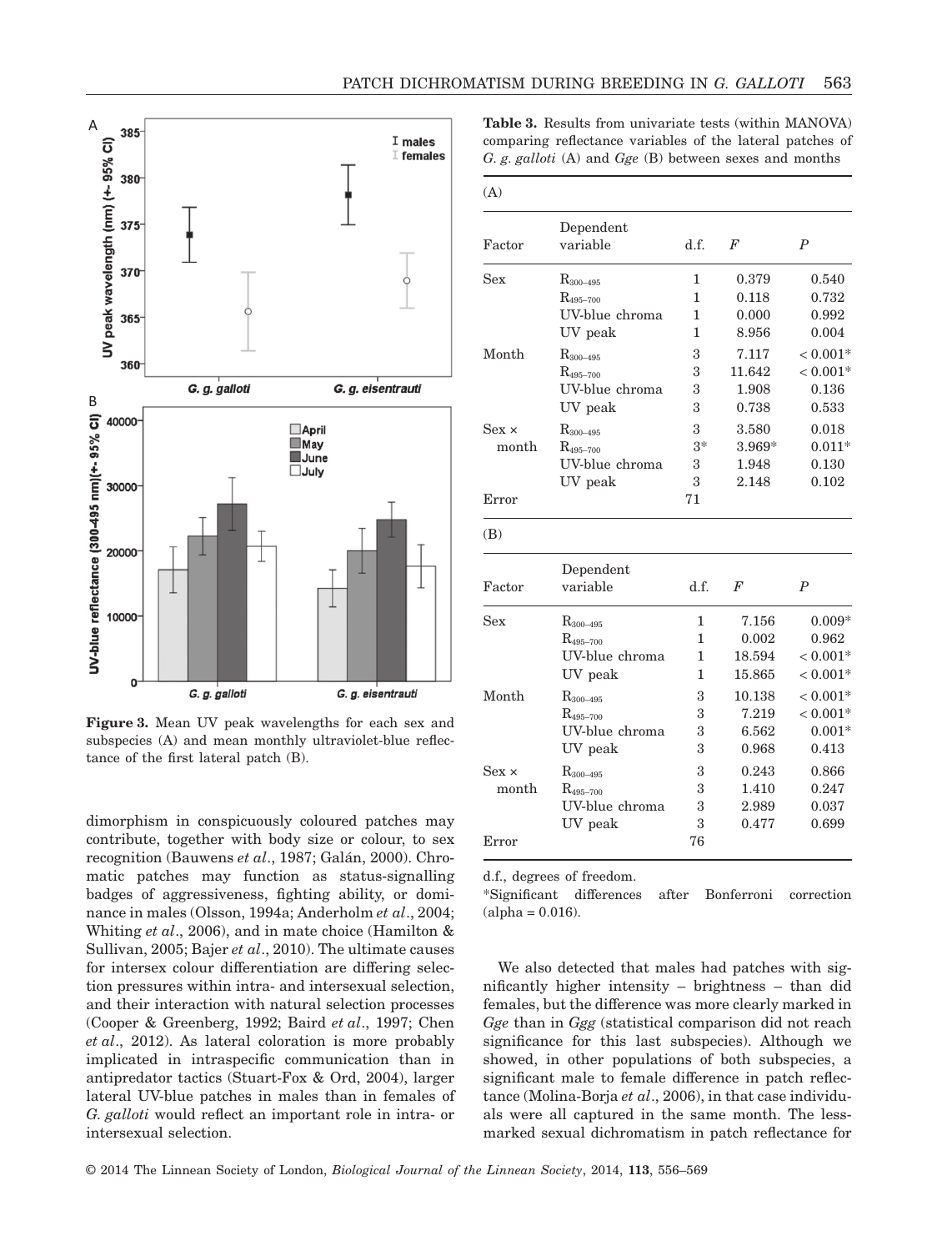*Ggg* was because females, although having smaller patch areas than males, have similar reflectance intensities in all sampled months; however, *Gge* females had significantly smaller patch areas, and also brightness, than males over the 4-month study period (see below).

We also confirm in both subspecies a sexual dichromatism in peak wavelength, that of males being significantly higher than that of females (Molina-Borja *et al*., 2006). Peak wavelength is in the near-UV, close to the absorption peak of UV receptors in lizards (Fleishman *et al*., 1993; Loew *et al*., 1996; Kawamura & Yokoyama, 1998; Fleishman, Loew & Whiting, 2011), agreeing with UV reflectance data from other species (e.g. Blomberg, Owens & Stuart-Fox, 2001; Macedonia, 2001; Stoehr & McGraw, 2001; Macedonia *et al*., 2003). This suggests that patches are sexually dichromatic in the lizards' own visual world (in the UV wavelength band) but some degree of dichromatism is also apparent in the visible spectrum (see Fig. 2). Recent analyses showed that the ocular media of several lacertids, including *G. galloti*, transmit wavelengths well down into the UV range, which suggests that they are capable of ultraviolet visual perception (Pérez i de Lanuza, 2012). Moreover, the retina of many lacertids (including *G. galloti*) and other diurnal lizards share four types of cones, suggesting a tetrachromatic colour vision system (Pérez i de Lanuza, 2012). This should allow these species to discriminate chromatic stimuli easily, but it remains to be specifically analysed for *G. galloti*.

Many lizard species show some degree of betweensex coloration difference (Cooper & Greenberg, 1992), and within lacertids at least 73% of the species have some degree of sexual dichromatism (Pérez i de Lanuza, Font & Monterde, 2013). This includes the reflectance of patches in the UV range as, for example, in *Crotaphytus collaris* (McCoy *et al*., 1997; Macedonia *et al*., 2002, 2004), *Lacerta agilis* (Pérez i de Lanuza & Font, 2007) and *Lacerta (Timon) lepida* (Font *et al*., 2009). The sexual dichromatism in *G. galloti* is based not only on brightness of the UV-blue reflecting patches, but also on their number (Molina-Borja *et al*., 1997), size (current work), and hue (Molina-Borja *et al*., 2006 and current work). In other lacertids the dichromatism is based on one trait as the number of patches (*Psammodromus algirus* and *Podarcis sicula*, Salvador & Veiga, 2008; Pérez i de Lanuza & E. Font, unpubl. data) or on a lower peak wavelength (20–30 nm) in patch reflectance of males in comparison with females (*L. lepida*, Font *et al*., 2009). Dichromatism in the UV range may contribute to enhancement of sex recognition, also mediated by body size, behaviour patterns, or sexspecific odours. The fact that the magnitude of sexual dichromatism in UV-blue patch brightness (at least for *Gge*) is higher than that reported for birds

(Andersson *et al*., 1998; Hunt *et al*., 1998), or other lizards (Macedonia *et al*., 2002, 2004; Václav, Prokop & Fekiac, 2007; Font *et al*., 2009), suggests that reflectance in this part of the spectrum may be an important component of intra- or intersexual selection in this species.

#### MONTHLY VARIATION

We report here, for males and females of *G. galloti*, a significant change in patch brightness and UV-blue chroma (*Gge*) through the months of the breeding period, and values for *Ggg* females increased much more than those of *Gge* (Fig. 2). Brightness of lizard cheek patch also changed through breeding time (only significant for *Gge*). We suggest that both types of patch could be signals reflecting the hormonal status or body condition of males throughout the breeding season. We could not undertake a truly longitudinal study (see the Methods section) but in a lizard recaptured once, patch brightness was larger in June than in July (Fig. S2); on the other hand, selecting randomly one lizard per month among all reflectance spectra, the same monthly pattern was obtained (Fig. S3). Recent publications report weak seasonal (during and after the breeding season) changes in throat and chest colorations from adult males and females of *Zootoca vivipara* (Martin *et al*., 2013) and seasonal change in reflectance of ventral coloration of *Acanthodactylus erythrurus* females (Cuervo & Belliure, 2013). Seasonal variation in UV brightness has also been reported in blue tit pileus feathers that had lower values before moult and higher values during offspring feeding (Örnborg *et al*., 2002).

Monthly changes in patch reflectance of *G. galloti* resemble those previously reported – using methods different from spectrophotometry – for patches of various lizard species (Cooper & Greenberg, 1992). In female lizards, brighter patches coincided with enlarged follicles or oviductal eggs (*C. collaris*, Ferguson, 1976; *Urosaurus ornatus*, Zucker & Boecklen, 1990; and *Podarcis bocagei*, Galán, 2000) or were associated with copulations (*Chamaeleo chameleon*, Cuadrado, 2000). The increased brightness of female patches of *G. galloti* in May and June coincide with courtship and mating behaviours (M. Molina-Borja, pers. observ.) and with active gonads (Mahamud del Val, 1984), and could indicate their maturity or receptive state (Calisi & Hews, 2007); the decreased brightness in July could signal female gravid condition. Monthly changes in patch brightness of males of *G. galloti* could reflect changing motivational factors (Salvador *et al*., 1996; but see Salvador *et al*., 1997; Cox *et al*., 2005). Other lizard males developed adult coloration at the onset of sexual maturity (*Sceloporus gadoviae*, Lemos-Espinal, Smith & Ballinger, 1996)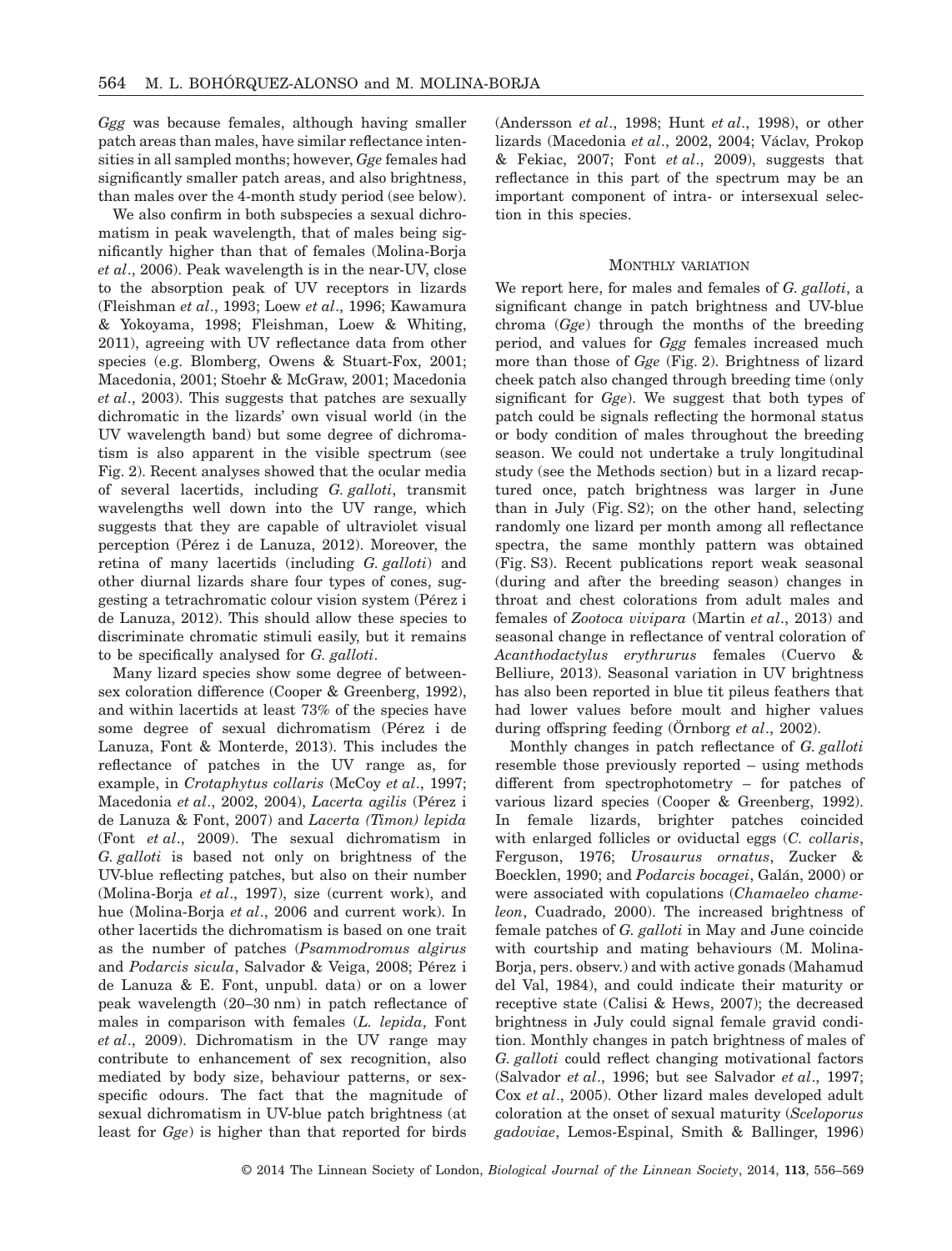and changed seasonally the intensity of ventral colour patches (*Tropidurus semitaeniatus*, Ribeiro, Kolodiuk & Freire, 2010). There is no physiological – rapid – colour change in *G. galloti* and therefore the reported colour changes should be related to mid-term changes in hormonal levels through breeding months. This remains to be elucidated as there are, as yet, no available data on the natural seasonal hormone cycle.

#### INTER-POPULATION VARIATION

Among-population differences in coloration patterns may arise from compromises that vary locally and in relation to the multiple functions that colour may serve as sex identification, mate attraction and intrasexual competition, or crypsis for predators (Endler, 1991, 1992). Therefore, variation in dichromatism among populations of a species may provide clues about local selective pressures on coloration (Kwiatkowski, 2003).

In *G. galloti*, relative patch area was significantly larger in males and females of *Ggg* than in those of *Gge*, but the reasons for this difference are not clear at present. Small and large coloration patches should contribute, respectively, to lower and higher individual conspicuousness in northern compared with southern populations; in turn, this should be related to local traits of their respective habitats (see below). The cheek patch also contributes to differentiate between males of both subspecies: it appears more frequently and is larger in *Gge* than in *Ggg* (Molina-Borja *et al*., 1997). Again, the significance of this difference is not yet known; however, it could be related to varying selective pressures between habitat types from each subspecies and with particularities of their behaviour: the UV brightness of this patch may be a status signalling trait in male contests of *Gge* (M.L. Bohórquez-Alonso & M. Molina-Borja, unpubl. data).

The interpopulation differences in patch area and reflectance of *G. galloti* may also be interpreted according to the different local environmental factors. Northern lizard habitats have higher yearly precipitation level (and therefore vegetation cover, Otto, Fernández-Palacios & Krüsi, 2001) and lower insolation level than do habitats of the southern lizards. Therefore, lizards from those parts of the island may have been subjected to different natural selection and, possibly, sexual selection regimes. Thorpe & Brown (1989) argued that *Gge* males have small lateral patches as a cryptic strategy in the lush North habitat, and that development of big cheek marks 'would have developed for sexual/territorial purposes to compensate for the lack of blue trunk markings'; however, male body coloration may be cryptic in the habitat of each subspecies, and some *Gge* males may have large conspicuous lateral patches. Should cheek marks of *Gge* males contribute to a more effective intraspecific communication in the more vegetated habitats in which they live? (We do not yet know.) Thorpe & Brown (1991) also suggested that individuals of *Gge* should be more exposed to predators as a result of spending more time thermoregulating in their cloudier northern habitat; however, thermoregulation can take place not only in open spaces without vegetation but also in small sunlit spots under plants (M. Molina-Borja, pers. observ.). Moreover, increased vegetation cover in the North could reduce predation levels there, at least from kestrels (the main aerial predators of lizards, Carrillo & González-Dávila, 2010). There is no quantification of predation intensity in different parts of the island, but a greater density of avian predators (like the kestrel, *Falco tinnunculus canariensis*) was found in lowland habitats of the North than in those of the South (Carrascal & Palomino, 2005); however, the proportion of lizard remains did not differ in pellets from kestrels of both habitat types (J. Carrillo, pers. comm.). To evaluate the role played by predation in shaping *G. galloti* dimorphism/dichromatism in different parts of the island, global predation levels (not just those from kestrels) should be quantified. In several populations of *C. collaris*, sexual dichromatism in reflectance from different body-coloured areas was more pronounced in those experiencing lower predation pressure and the inverse was also the case (Macedonia *et al*., 2002, 2004). Furthermore, in a phylogenetic analysis of the relationship between breeding coloration and ecological traits of many species of *Carlia* skinks, those occupying more open habitats tended to have breeding colours on body lateral regions (Dolman & Stuart-Fox, 2009).

Moreover, northern and southern habitats of Tenerife must differ in the characteristics of their ambient light, and therefore current lizard coloration in each one could reflect adaptations to this factor. Direct measurements of ambient light (irradiance spectra) to be taken in the near future will allow us to test this possibility.

## ACKNOWLEDGEMENTS

We thank Enrique Font for his useful comments on an earlier version of the manuscript, and also two anonymous referees for their valuable comments. The Cabildo de Tenerife provided us with permission to capture and release experimental animals.

#### REFERENCES

**Anderholm S, Olsson M, Wapstra E, Ryberg K. 2004.** Fit and fat from enlarged badges: a field experiment on male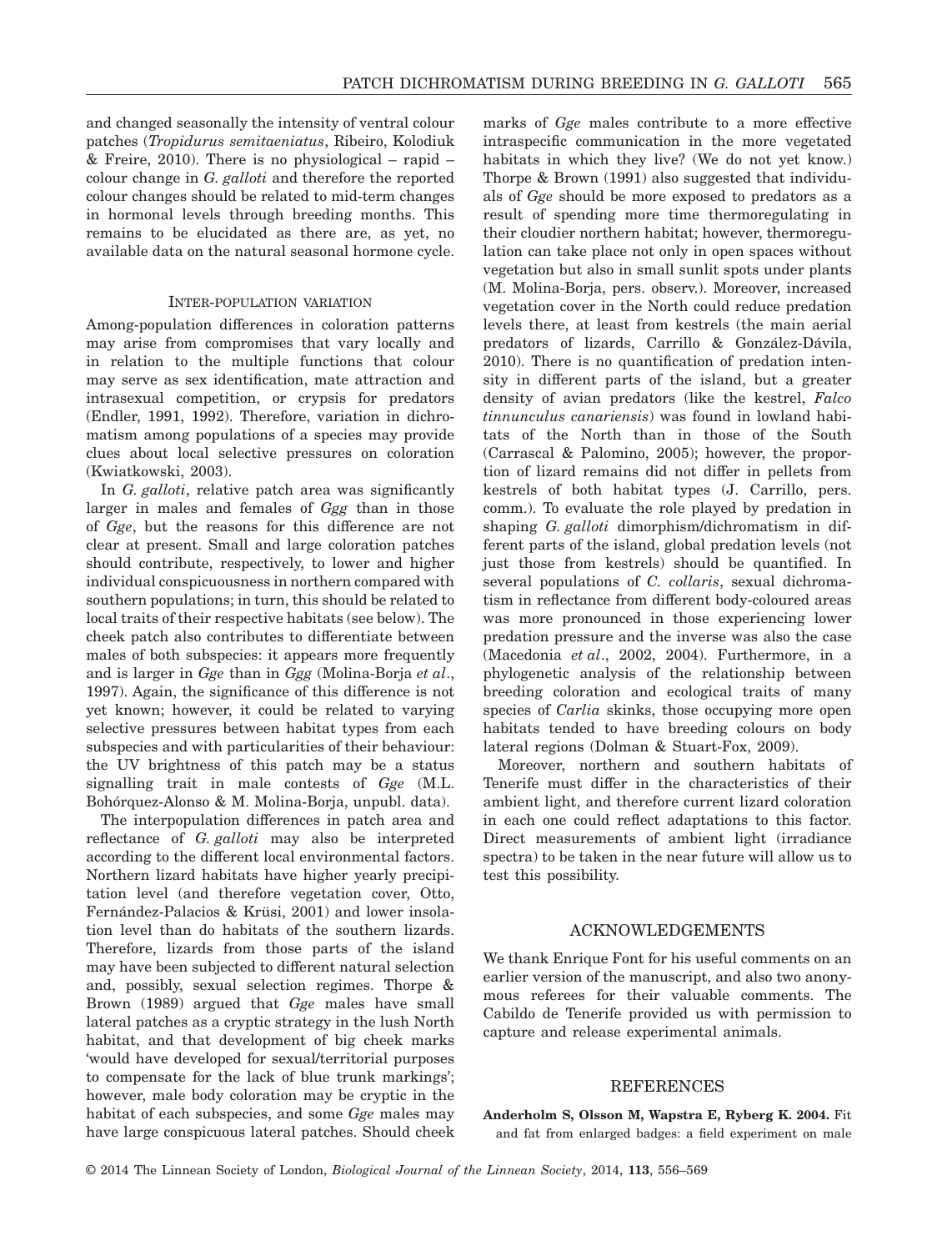sand lizards. *Proceedings of the Royal Society of London Series B: Biological Sciences* **271:** S142–S144.

- **Andersson M. 1994.** *Sexual selection*. Princeton, NJ: Princeton University Press.
- **Andersson S, Örnborg J, Andersson M. 1998.** Ultraviolet sexual dimorphism and assortative mating in blue tits. *Proceedings of the Royal Society London Series B, Biological Sciences* **265:** 445–450.
- **ASAB/ABS. 2012.** Guidelines for the treatment of animals in behavioural research and teaching. *Animal Behaviour* **83:** 301–309.
- **Baird TA. 2008.** A growth cost of experimentally-induced conspicuous coloration in first-year collared lizard males. *Behavioral Ecology* **19:** 589–593.
- **Baird TA, Fox SF, McCoy JK. 1997.** Population differences in the roles of size and coloration in intra- and intersexual selection in the collared lizard, *Crotaphytus collaris*: influence of habitat and social organization. *Behavioral Ecology* **8:** 506–517.
- **Bajer K, Molnár O, Török J, Herczeg G. 2010.** Female european green lizards (*Lacerta viridis*) prefer males with high ultraviolet throat reflectance. *Behavioral Ecology and Sociobiology* **64:** 2007–2014.
- **Bauwens D, Nuijten K, van Wezel H, Verheyen RF. 1987.** Sex recognition by males of the lizard *Lacerta vivipara*: an introductory study. *Amphibia-Reptilia* **8:** 49–57.
- **Bloch N, Irschick DJ. 2005.** Toe-clipping dramatically reduces clinging performance in a pad-bearing lizard (*Anolis carolinensis*). *Journal of Herpetology* **39:** 288–293.
- **Blomberg SP, Owens IPF, Stuart-Fox D. 2001.** Ultraviolet reflectance in the small skink *Carlia pectoralis*. *Herpetological Review* **32:** 16–17.
- **Borges-Landáez PA, Shine R. 2003.** Influence of toe-clipping on running speed in *Eulamprus quoyii*, an Australian scindid lizard. *Journal Herpetology* **37:** 592–595.
- **Bradbury JW, Vehrencamp SL. 2011.** *Principles of animal communication*. Sunderland, MA: Sinauer Associated Press.
- **Butler MA, Sawyer SA, Losos B. 2007.** Sexual dimorphism and adaptive radiation in *Anolis* lizards. *Nature* **447:** 202– 205.
- **Butler MA, Schoener TW, Losos JB. 2000.** The relationship between sexual size dimorphism and habitat use in Greater Antillean *Anolis* lizards. *Evolution* **54:** 259– 272.
- **Calisi RM, Hews DK. 2007.** Steroid correlates of multiple color traits in the spiny lizard, *Sceloporus pyrocephalus*. *Journal of Comparative Physiology B* **177:** 641–654.
- **Carrascal LM, Palomino D. 2005.** Preferencias de habitat, densidad y diversidad de las comunidades de aves en Tenerife (Islas Canarias). *Animal Biodiversity and Conservation* **28:** 101–119.
- **Carrillo J, González-Dávila E. 2010.** Geo-environmental influences on breeding parameters of the Eurasian Kestrel (*Falco tinnunculus*) in the Western Palearctic. *Ornis Fennica* **87:** 15–25.
- **Castanet J, Báez M. 1988.** Data on age and longevity in *Gallotia galloti* (Sauria, Lacertidae) assessed by skeletochronology. *Herpetological Journal* **1:** 218–222.
- **Chen IP, Stuart-Fox D, Hugall AF, Symonds MRE. 2012.** Sexual selection and the evolution of complex colour patterns in dragon lizards. *Evolution* **66:** 3605–3614.
- **Cooper WE, Greenberg N. 1992.** Reptilian coloration and behavior. In: Gans C, Crews D, eds. *Biology of the Reptilia, Vol. 18, physiology E, hormones, brain and behavior*. Chicago, IL: University of Chicago Press, 298–422.
- **Cox RM, Butler MA, John-Alder HB. 2007.** The evolution of sexual size dimorphism in reptiles. In: Fairbairn DJ, Blanckenhorn WU, Székely T, eds. *Sex, size, gender roles: evolutionary studies of sexual size dimorphism*. Oxford: Oxford University Press, 38–49.
- **Cox RM, John-Alder HB. 2007.** Growing apart together: the development of contrasting sexual size dimorphisms in sympatric *Sceloporus* lizards. *Herpetologica* **63:** 245–257.
- **Cox RM, Skelly SL, John-Alder HB. 2003.** A comparative test of adaptive hypotheses for sexual size dimorphism in lizards. *Evolution* **57:** 1653–1669.
- **Cox RM, Skelly SL, Leo A, John-Alder HB. 2005.** Testosterone regulates sexually dimorphic coloration in the eastern fence Lizard, *Sceloporus undulatus*. *Copeia* **2005:** 597–608.
- **Cuadrado M. 2000.** Body colors indicate the reproductive status of female common chameleons: experimental evidence for the intersex communication function. *Ethology* **109:** 79–91.
- **Cuervo JJ, Belliure J. 2013.** Exploring the function of red colouration in female spiny-footed lizards (*Acanthodactylus erythrurus*): patterns of seasonal colour change. *Amphibia-Reptilia* **34:** 525–538.
- **Cuthill IC, Bennett ATD, Partridge JC, Maier EJ. 1999.** Plumage reflectance and the objective assessment of avian sexual dichromatism. *American Naturalist* **160:** 183–200.
- **Dolman G, Stuart-Fox D. 2009.** Processes driving male breeding colour and ecomorphological diversification in rainbow skinks: a phylogenetic comparative test. *Journal of Evolutionary Ecology* **24:** 97–113.
- **Eaton MD, Lanyon SM. 2003.** The ubiquity of avian ultraviolet plumaje reflectance. *Proceedings of the Royal Society of London Series B: Biological Sciences* **270:** 1721–1726.
- **Endler JA. 1980.** Natural selection on colour patterns in *Poecilia reticulata*. *Evolution* **34:** 76–91.
- **Endler JA. 1986.** Defense against predators. In: Feder ME, Lauder GV, eds. *Predator-prey relationships*. Chicago, IL: University of Chicago Press, 109–134.
- **Endler JA. 1991.** Variation in the appearance of guppy color patterns to guppies and their predators under different visual conditions. *Vision Research* **31:** 587–608.
- **Endler JA. 1992.** Signals, signal conditions, and the direction of evolution. *American Naturalist* **139:** S125–S153.
- **Ferguson GW. 1976.** Color change and reproductive cycling in free-living collared lizards. *Copeia* **1976:** 491–493.
- **Fleishman LJ, Loew ER, Leal M. 1993.** Ultraviolet vision in lizards. *Nature* **365:** 397.
- **Fleishman LJ, Loew ER, Whiting MJ. 2011.** High sensitivity to short wavelengths in a lizard and implications for understanding the evolution of visual systems in lizards. *Proceedings of the Royal Society of London Series B: Biological Sciences* **278:** 2891–2899.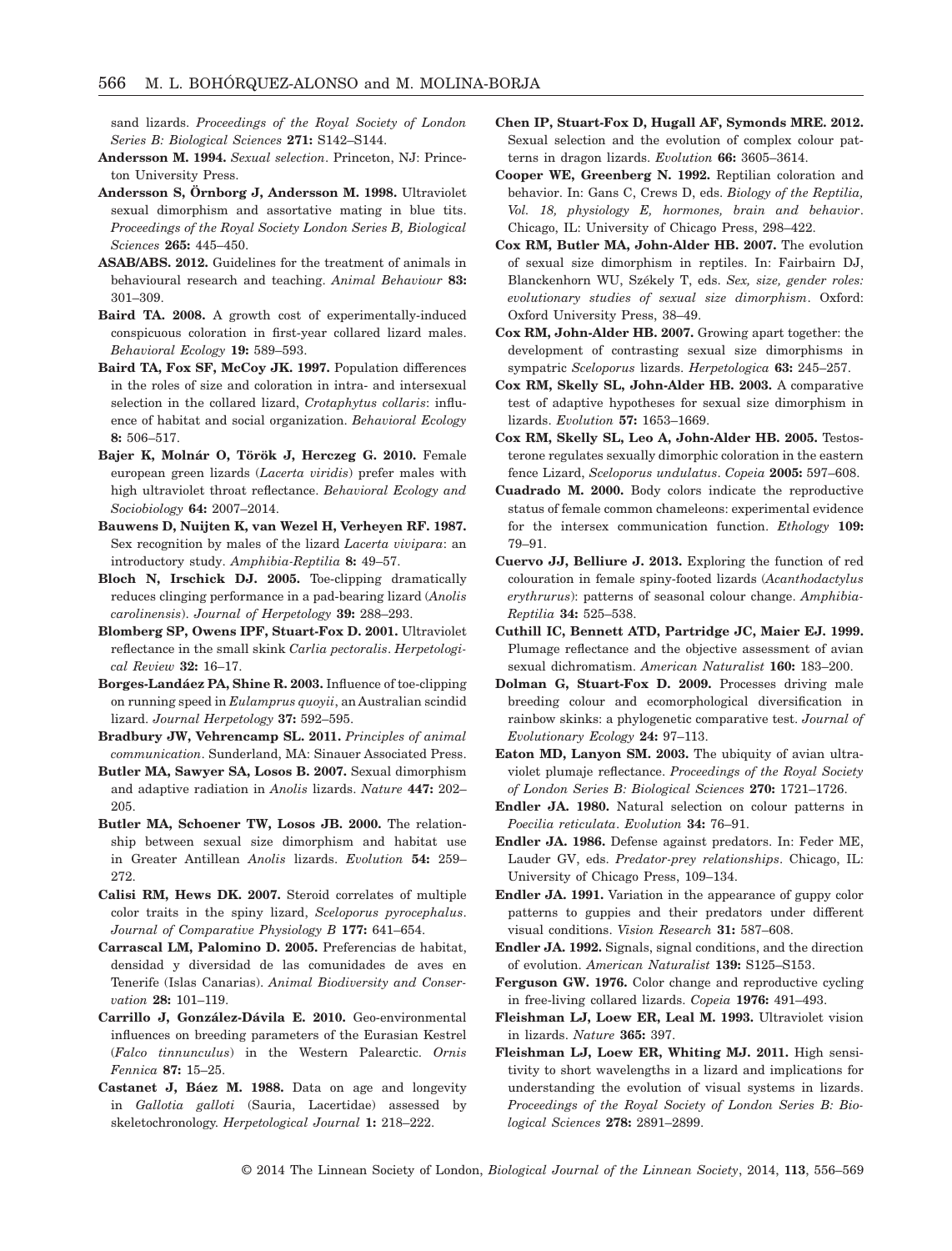- **Font E, Pérez i de Lanuza G, Sampedro C. 2009.** Ultraviolet reflectance and cryptic sexual dichromatism in the ocellated lizard, *Lacerta (Timon) lepida* (Squamata: Lacertidae). *Biological Journal of the Linnean Society* **97:** 766–780.
- **Galán P. 2000.** Females that imitate males: dorsal coloration varies with reproductive stage in female *Podarcis bocagei* (Lacertidae). *Copeia* **2000:** 819–825.
- **Garcia JE, Rohr D, Dyer AG. 2013.** Trade-off between camouflage and sexual dimorphism revealed by UV digital imaging: the case of Australian Mallee Dragons (*Ctenophorus fordi*). *Journal of Experimental Biology* **216:** 4290–4298.
- **Hamilton PS, Sullivan BK. 2005.** Female mate attraction in ornate tree lizards, *Urosaurus ornatus:* a multivariate analysis. *Animal Behaviour* **69:** 219–224.
- **Herrel A, Spithoven L, Van Damme R, De Vree F. 1999.** Sexual dimorphism of head size in *Gallotia galloti*: testing the niche divergence hypothesis by functional analyses. *Functional Ecology* **13:** 289–297.
- **Hews DK. 1996.** Size and scaling of sexually selected traits in the lizard, *Uta palmeri*. *Journal of Zoology* **238:** 743–757.
- **Hill GH, McGraw K. 2006.** *Bird coloration: function and evolution*. Boston, MA: Harvard University Press.
- **Hoffman EA, Boulin MS. 2000.** A review of colour and pattern polymorphisms in anurans. *Biological Journal of the Linnean Society* **70:** 633–665.
- **Hunt S, Bennett ATD, Cuthill IC, Griffiths R. 1998.** Blue tits are ultraviolet tits. *Proceedings of the Royal Society of London Series B: Biological Sciences* **265:** 451–455.
- **Husak JF, Macedonia JM, Fox SF, Sauceda RC. 2006.** Predation cost of conspicuous male coloration in collared lizards (*Crotaphytus collaris*): an experimental test using clay-covered models. *Ethology* **112:** 572–580.
- **Huyghe K, Vanhooydonck B, Scheers H, Molina-Borja M, Van Damme R. 2005.** Morphology, performance and fighting capacity in male lizards, *Gallotia galloti*. *Functional Ecology* **19:** 800–807.
- **Johnsen A, Delhey K, Andersson S, Kempenaers B. 2003.** Plumage colour in nestling blue tits: sexual dichromatism, condition dependence and genetic effects. *Proceedings of the Royal Society of London Series B: Biological Sciences* **270:** 1263–1270.
- **Jordan MA, Hollis JL, Stone PA, Snell HL. 2008.** Habitat as a source of intrapopulational variation of ornament size in Galápagos lava lizards (*Microlophus albemarlensis* complex). *Amphibia-Reptilia* **29:** 278–283.
- **Kaliontzopoulou A, Carretero MA, Llorente GA. 2007.** Multivariate and geometric morphometrics in the analysis of sexual dimorphism variation in *Podarcis* lizards. *Journal of Morphology* **268:** 152–165.
- **Kaliontzopoulou A, Carretero MA, Llorente GA. 2010.** Intraspecific ecomorphological variation: linear and geometric morphometrics reveal habitat-related patterns within *Podarcis bocagei* wall lizards. *Journal of Evolutionary Biology* **23:** 1234–1244.
- **Kawamura S, Yokoyama S. 1998.** Functional characterization of visual and nonvisual pigments of American chameleon (*Anolis carolinensis*). *Vision Research* **38:** 37–44.
- **Kodric-Brown A, Johnson SC. 2002.** Ultraviolet reflectance patterns of male guppies enhance their attractiveness to females. *Animal Behaviour* **63:** 391–396.
- **Kohlsdorf TT, Garland T, Navas CA. 2001.** Limb and tail lengths in relation to substrate usage in *Tropidurus* lizards. *Journal of Morphology* **248:** 151–164.
- **Kwiatkowski MA. 2003.** Variation in conspicuousness among populations of an iguanid lizard, *Sauromalus obesus* (= *ater*). *Copeia* **2003:** 481–492.
- **LeBas NR, Marshall NJ. 2000.** The role of colour in signalling and male choice in the agamid lizard *Ctenophorus ornatus*. *Proceedings of the Royal Society of London Series B: Biological Sciences* **267:** 445–452.
- **Lemos-Espinal JA, Smith GR, Ballinger RE. 1996.** Ventral blue coloration and sexual maturation in male *Sceloporus gadoviae* lizards. *Journal of Herpetology* **30:** 546–548.
- Lessells CM, Boag PT. 1987. Unrepeatable repeatabilities: a common mistake. *Auk* **104:** 116–121.
- **Loew ER, Govardovskii VI, Rohlich P, Szel A. 1996.** Microspectrophotometric and immunocytochemical identification of ultraviolet photoreceptors in geckos. *Visual Neuroscience* **13:** 247–256.
- **Losey GS, Cronin TW, Goldsmith TH, Hyde D, Marshall NJ, McFarland WN. 1999.** The UV visual world of fishes: a review. *Journal of Fish Biology* **54:** 921–943.
- **Losos JB, Creer DA, Glossip D, Goellner R, Hampton A, Roberts G, Haskell N, Taylor P, Ettling J. 2000.** Evolutionary implications of phenotypic plasticity in the hindlimb of the lizard *Anolis sagrei*. *Evolution* **54:** 301–305.
- **Lovich JE, Gibbons JW. 1992.** A review of techniques for quantifying sexual size dimorphism. *Growth Development and Aging* **56:** 269–281.
- **Macedonia JM. 2001.** Habitat light, colour variation, and ultraviolet reflectance in the Grand Cayman anole, *Anolis conspersus*. *Biological Journal of the Linnean Society* **73:** 299–320.
- **Macedonia JM, Brandt Y, Clark DL. 2002.** Sexual dichromatism and differential conspicuousness in two populations of the common collared lizard (*Crotaphytus collaris*) from Utah and New Mexico, USA. *Biological Journal of the Linnean Society* **77:** 67–85.
- **Macedonia JM, Echternacht AC, Walguarnery JW. 2003.** Color variation, habitat light, and background contrast in *Anolis carolinensis* along a geographical transect in Florida. *Journal of Herpetology* **37:** 467–478.
- **Macedonia JM, Husak JF, Brandt YM, Lappin AK, Baird TA. 2004.** Sexual dichromatism and color conspicuousness in three populations of collared lizards (*Crotaphytus collaris*) from Oklahoma. *Journal of Herpetology* **38:** 340– 354.
- **Macías-García C, Burt de Perera T. 2002.** Ultravioletbased female preferences in a viviparous fish. *Behavioral Ecology and Sociobiology* **52:** 1–6.
- **Mahamud del Val R. 1984.** El ciclo sexual de *Gallotia galloti eisentrauti:* variaciones histológicas en el sistema reproductor y órganos accesorios. Memoria de Licenciatura, Univ. La Laguna (no publicada).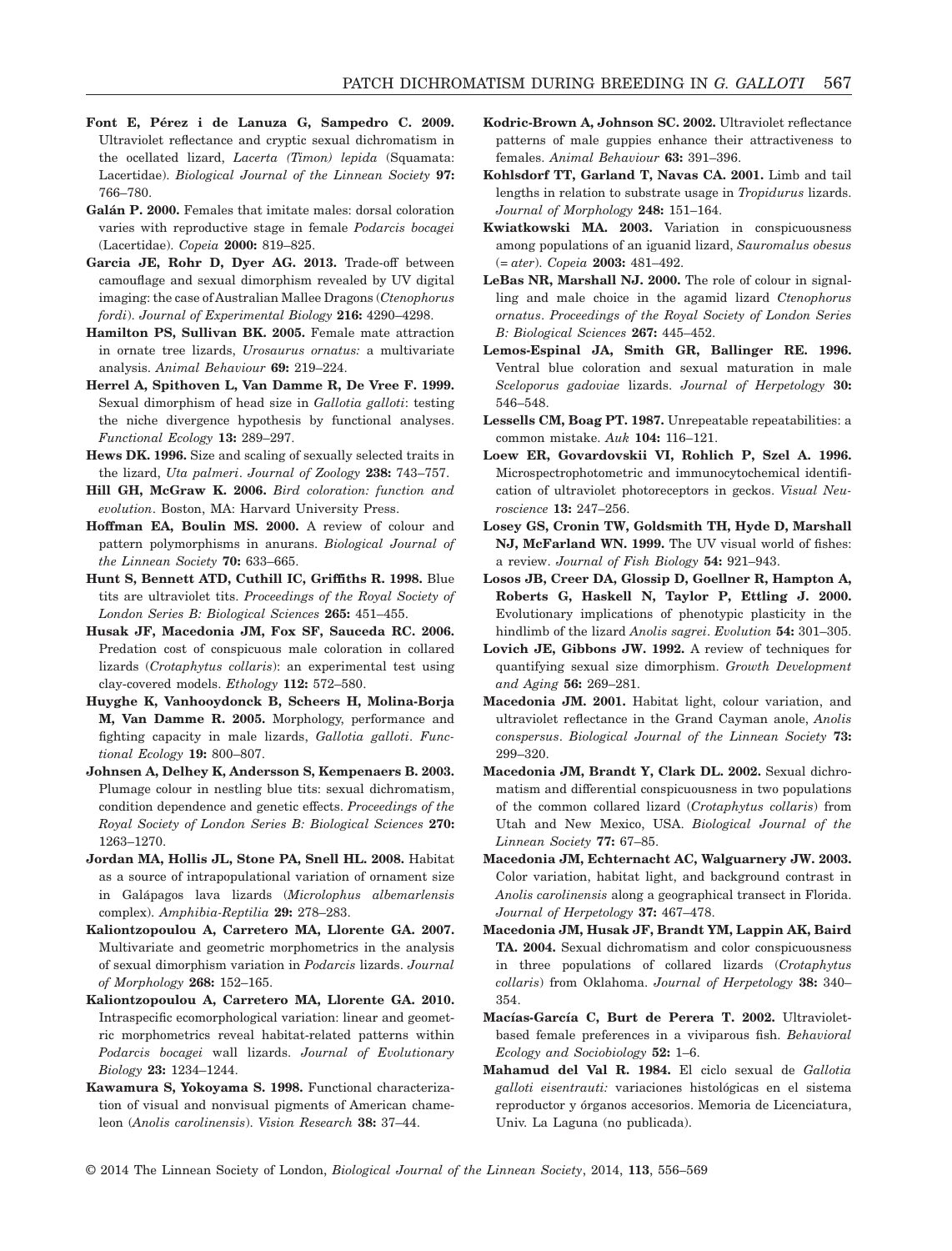- **Martin M, Meylan S, Gomez D, Le Galliard J-F. 2013.** Ultraviolet and carotenoid-based coloration in the viviparous lizard *Zootoca vivipara* (Squamata: Lacertidae) in relation to age, sex, and morphology. *Biological Journal of the Linnean Society* **110:** 128–141.
- **Martins EP, Bissell AN, Morgan KK. 1998.** Population differences in a lizard communicative display: evidence for rapid change in structure and function. *Animal Behaviour* **56:** 1113–1119.
- **Mays HLJ, McGraw KJ, Ritchison G, Cooper S, Rush V, Parker RS. 2004.** Sexual dichromatism in the yellowbreasted chat *Icteria virens*: spectrophotometric analysis and biochemical basis. *Journal Avian Biology* **35:** 125–134.
- **McCoy JK, Harmon HJ, Baird TA, Fox SF. 1997.** Geographic variation in *sexual dichromatism in the collared lizard, Crotaphytus collaris (Sauria:* Crotaphytidae). *Copeia* **1997:** 565–571.
- **McCoy MW, Bolker BM, Osenberg CW, Miner BG, Vonesh JR. 2006.** Size correction: comparing morphological traits among populations and environments. *Oecologia* **148:** 547–554.
- **Melville J, Swain R. 2000.** Evolutionary relationships between morphology, performance and habitat openness in the lizard genus *Niveoscincus* (Sincidae: Lygosominae). *Biological Journal of the Linnean Society* **70:** 667–683.
- **Molina-Borja M. 1981.** Etograma del lagarto de Tenerife, *Gallotia galloti galloti* (Sauria-Lacertidae). *Doñana Acta Vertebrata* **8:** 43–78.
- **Molina-Borja M. 1985.** Spatial and temporal behaviour of *Gallotia galloti* in a natural population of Tenerife. *Bonner Zoologische Beiträge* **36:** 541–552.
- **Molina-Borja M. 1987.** Spatio-temporal distribution of aggressive and courting behaviors in a population of lizards (*Gallotia galloti*) from Tenerife, Canary Islands. *Journal of Ethology* **18:** 171–178.
- **Molina-Borja M, Font E, Mesa-Avila G. 2006.** Sex and population variation in ultraviolet reflectance of colour patches in *Gallotia galloti* (fam, Lacertidae) from Tenerife (Canary Islands). *Journal of Zoology* **268:** 193–206.
- **Molina-Borja M, Padrón-Fumero M, Alfonso-Martín MT. 1997.** Intrapopulation variability in morphology, coloration and body size in two races of the lacertid lizard, *Gallotia galloti*. *Journal of Herpetology* **31:** 499–507.
- **Molina-Borja M, Padrón-Fumero M, Alfonso-Martín MT. 1998.** Morphological and behavioural traits affecting the intensity and outcome of male contest in *Gallotia galloti galloti* (Family Lacertidae*)*. *Ethology* **104:** 314–322.
- **Molina-Borja M, Rodríguez-Domínguez MA, González Ortega C, Bohórquez Alonso ML. 2010.** Sexual size and shape dimorphism variation in *Gallotia caesaris* (Fam. Lacertidae) from La Gomera and El Hierro (Canary Islands). *Journal of Herpetology* **44:** 1–9.
- **Olsson M. 1994a.** Nuptial coloration in the sand lizard, *Lacerta agilis*: an intra-sexually selected cue to fighting ability. *Animal Behaviour* **48:** 607–613.
- **Olsson M. 1994b.** Why are sand lizard males (*Lacerta agilis*) not equally green? *Behavioral Ecology and Sociobiology* **35:** 169–173.
- **Örnborg J, Andersson S, Griffith SC, Sheldon BC. 2002.** Seasonal changes in a ultraviolet structural colour signal in blue tits, *Parus caeruleus*. *Biological Journal of the Linnean Society* **76:** 237–245.
- **Otto R, Fernández-Palacios JM, Krüsi BO. 2001.** Variation in species composition and vegetation structure of succulent scrub on Tenerife in relation to environmental variation. *Journal of Vegetation Science* **12:** 237–248.
- **Pérez i de Lanuza G. 2012.** Visió en color i coloracions dels lacèrtids. Unpublished D. Phil. Thesis, Universidad de Valencia.
- **Pérez i de Lanuza G, Font E. 2007.** Ultraviolet reflectance of male nuptial colouration in sand lizards (*Lacerta agilis*) from the Pyrenees. *Amphibia-Reptilia* **28:** 438–443.
- **Pérez i de Lanuza G, Font E, Monterde JL. 2013.** Using visual modelling to study the evolution of lizard coloration: sexual selection drives the evolution of sexual dichromatism in lacertids. *Journal of Evolutionary Biology* **26:** 1826–1835.
- **Perrier C, de Lope F, Moller AP, Ninni P. 2002.** Structural coloration and sexual selection in the barn swallow *Hirundo rustica*. *Behavioural Ecology* **13:** 728–736.
- **Poe S, Goheen JR, Hulebak EP. 2007.** Convergent exaptation and adaptation in solitary island lizards. *Proceeding of the Royal Society of London Series B, Biological Sciences* **274:** 2231–2237.
- **Ribeiro LB, Kolodiuk MF, Freire EMX. 2010.** Ventral colored patches in *Tropidurus semitaeniatus* (Squamata,Tropiduridae): sexual dimorphism and association with reproductive cycle. *Journal of Herpetology* **44:** 177–182.
- **Rodríguez-Domínguez MA, Castillo C, Coello J, Molina-Borja M. 1998.** Morphological variation in the lacertid *Gallotia simonyi machadoi* and comparison with the extinct *Gallotia simonyi simonyi* fronm El Hierro. *Herpetological Journal* **8:** 85–91.
- **Salvador A, Veiga JP. 2008.** A permanent signal related to male pairing success and survival in the lizard *Psammodromus algirus*. *Amphibia-Reptilia* **29:** 117–120.
- **Salvador A, Veiga JP, Martín J, Lopez P, Abelenda M, Puerta M. 1996.** The cost of producing a sexual signal: testosterone increases the susceptibility of male lizards to ectoparasitic infestation. *Behavioral Ecology* **7:** 145–150.
- **Salvador A, Veiga JP, Martín J, López P. 1997.** Testosterone supplementation in subordinate, small male lizards: consequences for aggressiveness, color development, and parasite load. *Behavioral Ecology* **8:** 135–139.
- **Schulte JA, Losos JB, Cruz FB, Núñez H. 2004.** The relationship between morphology, escape behaviour and microhabitat occupation in the lizard clade *Liolaemus* (Iguanidae: Tropidurinae: Liolaemini). *Journal of Evolutionary Biology* **17:** 408–420.
- **Seehausen O, van Alphen JJM, Lande R. 1999.** Color polymorphism and sex ratio distortion in a cichlid fish as an incipient stage in sympatric speciation by sexual selection. *Ecology Letters* **2:** 367–378.
- **Shedd JD. 2009.** Bilateral asymmetry in two secondary sexual characters in the western fence lizard (*Sceloporus*